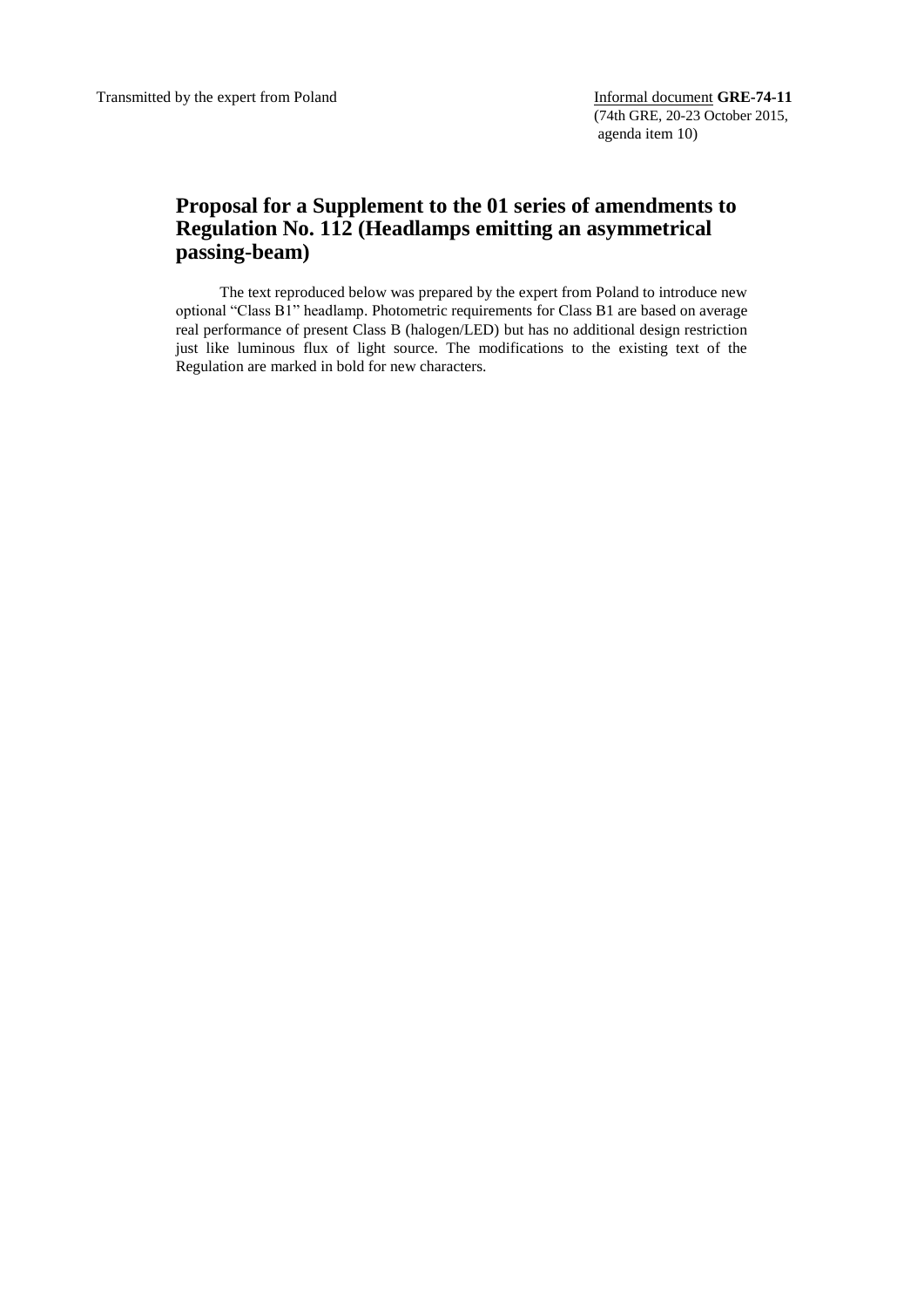## **I. Proposal**

*Paragraph 1.4.,* amend to read:

"1.4. Headlamps of different "Classes" (A or B **or B1**) mean headlamps identified by particular photometric provisions."

*Paragraph 2.1.4.,* amend to read:

"2.1.4. Whether it concerns a Class A or B **or B1** headlamp;"

*Moreover identically in all other places (par. 4.2.2.3.; 4.2.2.4.; 4.2.2.5.; Annex 2) concerning headlamp Class (…) B* amend to read:

"Class (…) B **and B1**"

*respectively.*

*Paragraph 5.3.2.3.* amend to read:

"5.3.2.3**. For the class B headlamps the** total objective luminous flux of all LED modules producing the principal passing-beam and measured as described in paragraph 5. of Annex 10 shall be equal or greater than 1,000 lumens"

*Paragraph 6.2.4 renumber as 6.2.4.1.* 

*Add a new paragraph 6.2.4.2.,* to read:

**"6.2.4.2. The passing-beam of Class B1 shall meet the luminous intensities described as follows:** 

> **For right hand traffic luminous intensities shall be such that the vertical illumination defined for direction parallel to line connecting headlamp centre and given point at the road surface will be equal or more as described on the graph and in tables below.**



*Vertical illumination at the road surface to be recalculated for luminous intensities for single headlamp. Side: + Left , -Right; 0,0 – headlamp position at 0.75 m above road surface.*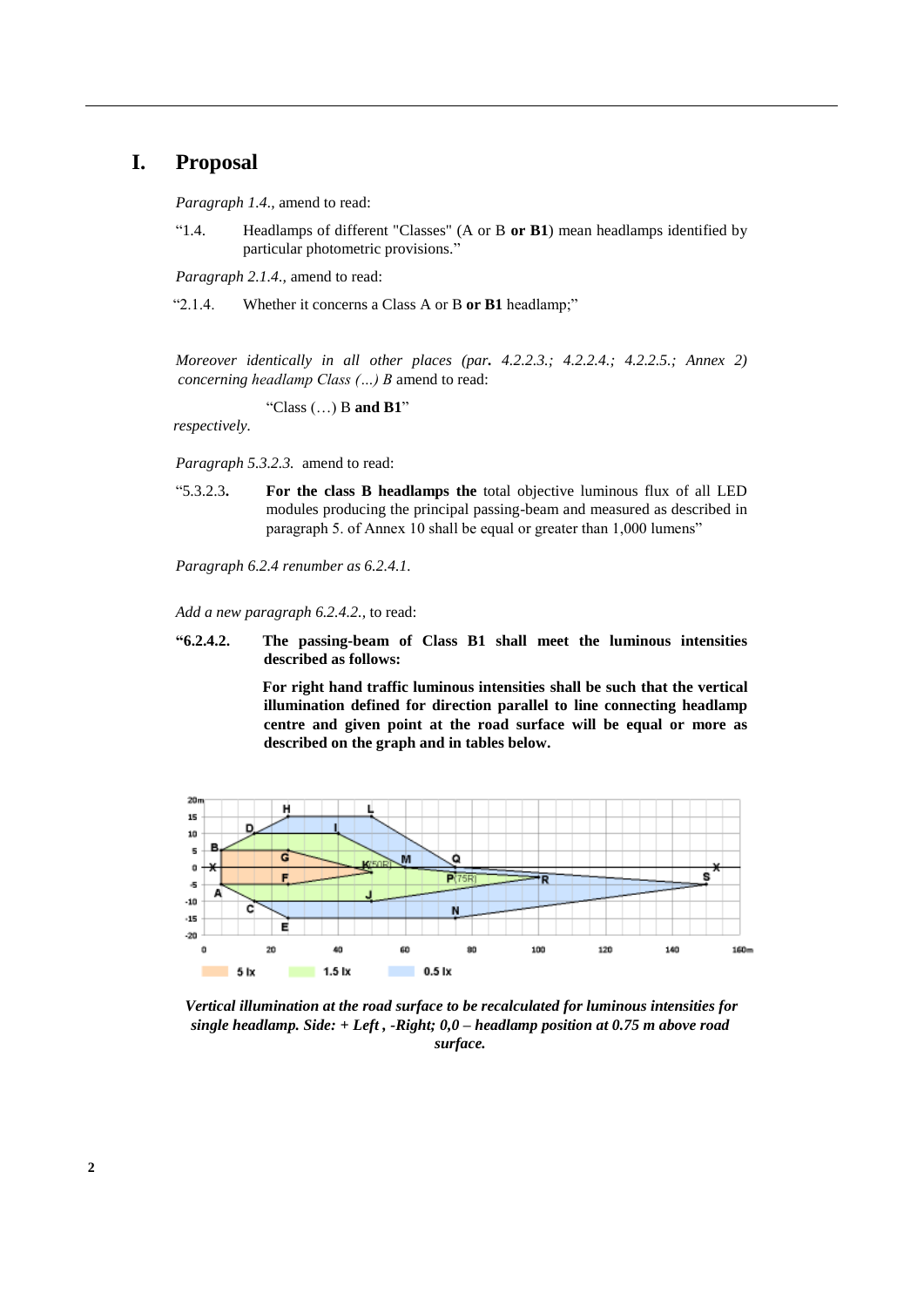| Point              | <b>Side position</b><br>(m) | <b>Beyond headlamp</b><br>(m) | Height<br>(m)    |
|--------------------|-----------------------------|-------------------------------|------------------|
| Headlamp<br>centre | $\boldsymbol{0}$            | $\boldsymbol{0}$              | 0.75             |
| $\mathbf A$        | $-5$                        | 5                             | $\bf{0}$         |
| $\bf{B}$           | 5                           | $\overline{\mathbf{5}}$       | $\bf{0}$         |
| $\mathbf C$        | $-10$                       | 15                            | $\bf{0}$         |
| D                  | 10                          | 15                            | $\bf{0}$         |
| E                  | $-15$                       | 25                            | $\bf{0}$         |
| $\mathbf F$        | $-5$                        | 25                            | $\boldsymbol{0}$ |
| G                  | $\overline{5}$              | 25                            | $\bf{0}$         |
| $\mathbf H$        | 15                          | 25                            | $\bf{0}$         |
| $\mathbf I$        | 10                          | 40                            | $\bf{0}$         |
| ${\bf J}$          | $-10$                       | 50                            | $\bf{0}$         |
| K(50R)             | $-1.5$                      | 50                            | $\bf{0}$         |
| L                  | 15                          | 50                            | $\bf{0}$         |
| M                  | $\bf{0}$                    | 60                            | $\bf{0}$         |
| $\mathbf N$        | $-15$                       | 75                            | $\bf{0}$         |
| P(75R)             | $-1.5$                      | 75                            | $\boldsymbol{0}$ |
| Q                  | $\bf{0}$                    | 75                            | $\bf{0}$         |
| $\bf R$            | $-3$                        | 100                           | $\boldsymbol{0}$ |
| S                  | $-5$                        | 150                           | $\bf{0}$         |

*Co-ordinates of points limiting requirements for areas.* 

*Required vertical illumination at the road surface*

| Area restricted by points                  | <b>Minimum</b><br>required<br>value<br>(lux) |
|--------------------------------------------|----------------------------------------------|
| A, F, K, G, B, A                           | 5.0                                          |
| A, C, J, R, P, M, I, D, B, G, K, F, A      | 1.5                                          |
| $C, E, N, S, Q, L, H, D, I, M, P, R, J, C$ | 0.5                                          |

**In any point and area the value of 100lx shall not be exceeded.** 

**For left hand traffic all points and values should be mirrored with respect to X-X line.**

**Measurements shall be done by standard photogoniometric equipment in spherical coordinate measuring system as described in Annex 3.**

**For measurement purpose the recalculation of the vertical illumination at the road surface to luminous intensities in angular system according Fig. A in Annex 3 should be done. The position of optical centre of headlamp should be taken as 0.75 m above point 0,0 of the road surface (see graph above).** 

**Before measurements cut-off shall be aimed according p. 6.2.2. with exclusion of p. 6.2.2.3.**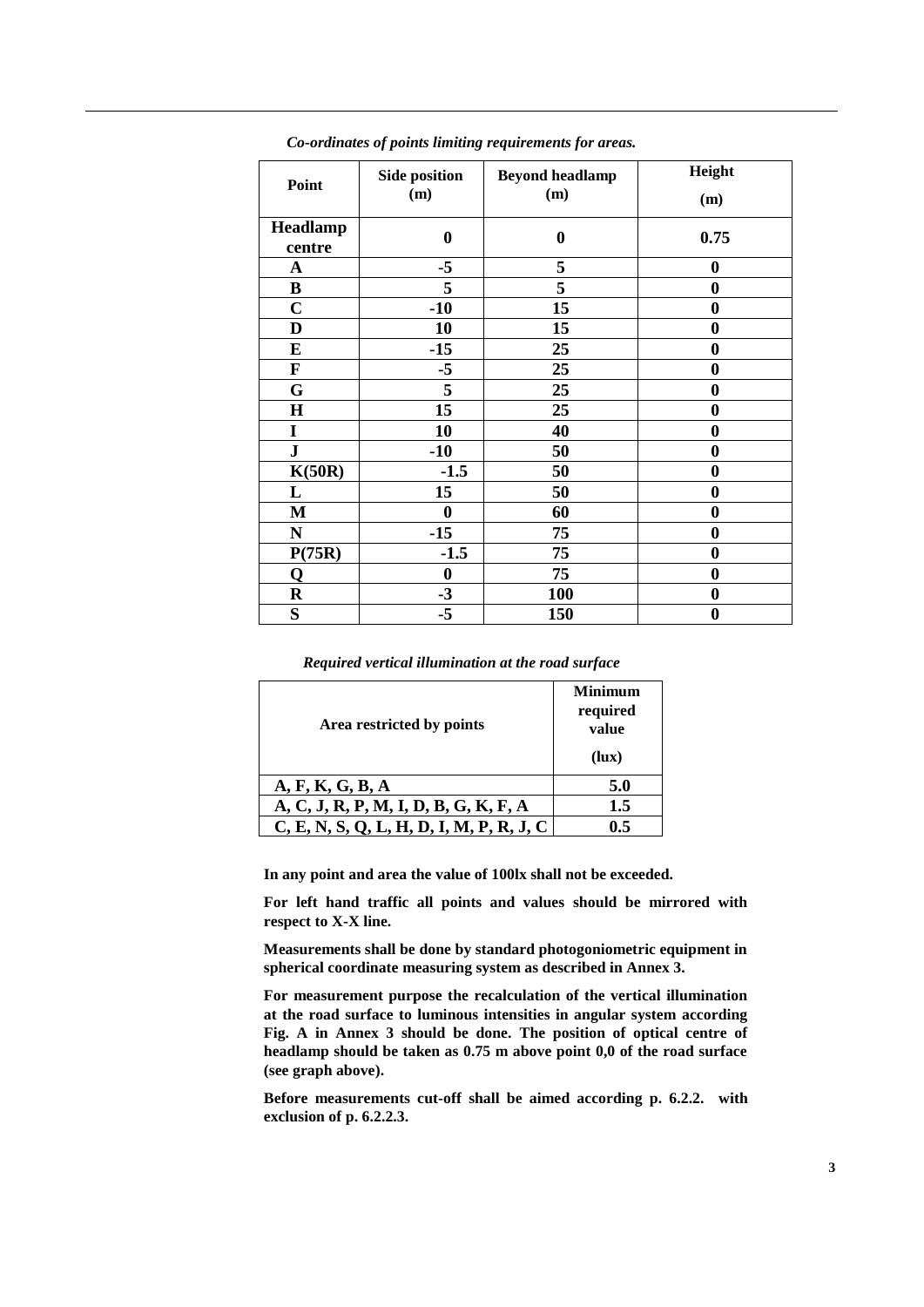**Luminous intensities mapping the illumination at all the points in the tables above (points A to S) shall be measured.**

**For measurements of the other points and the areas described above (luminous intensities mapping the illumination at the road surface) the random procedure may be used for reduction the quantity of measurements. Such random procedure should provide reliable results and cannot be influenced by anybody including technical service and applicant. The angular resolution of goniophotometer measurements should reflect uniform density of measuring points on whole equivalent road surface as presented in graph above. At least one random measurement should be done for area representing each rectangle 1 m in width and 5 m in length of prescribed road surface area. Any visible inhomogeneity on the vertical screen illuminated by headlamp should be additionally verified by measurements of darkest and brightest visible points and areas as well as for any other doubts.** 

**Any equivalent measuring method may be used under condition to guarantee result as described above and below.**

**Moreover the passing-beam shall meet the luminous intensities at the test points referred to in the tables below and in Annex 3 Figure B (or mirrored about the VV line for left-hand traffic):**

| <b>LED</b> Headlamp                                       |     |                                                                                     | <b>Headlamps for RH Traffic*</b> |     |           |               |     |
|-----------------------------------------------------------|-----|-------------------------------------------------------------------------------------|----------------------------------|-----|-----------|---------------|-----|
| <b>Required luminous</b><br>intensity<br>cd<br><b>Max</b> |     | <b>Test point</b><br><b>Test point designation</b><br>angular coordinates - Degrees |                                  |     |           |               |     |
| 350                                                       |     | 0.57U, 3.43L                                                                        |                                  |     |           | <b>B</b> 50 L |     |
| 1,750                                                     |     | 1.0 U, 2.5 R                                                                        |                                  |     | <b>BR</b> |               |     |
|                                                           |     | (bounded by the following coordinates in degrees)                                   | Any point in zone III            |     |           |               |     |
| 625                                                       | V-V | 1.5 R                                                                               | 6 R                              | 8 R | 8 R       | 8 L           | 8 L |
|                                                           | H-H | 1.5 U                                                                               | 1.5 U                            | 2 U | 4 U       | 4 U           | 1 U |

*Note:* **In the table:**

**Letter L means that the point is located on the left of VV line.**

**Letter R means that the point is located on the right of VV line.**

**Letter U means the point is located above HH line**

**\* For left-hand traffic, the letter R shall be replaced by letter L and vice versa.**